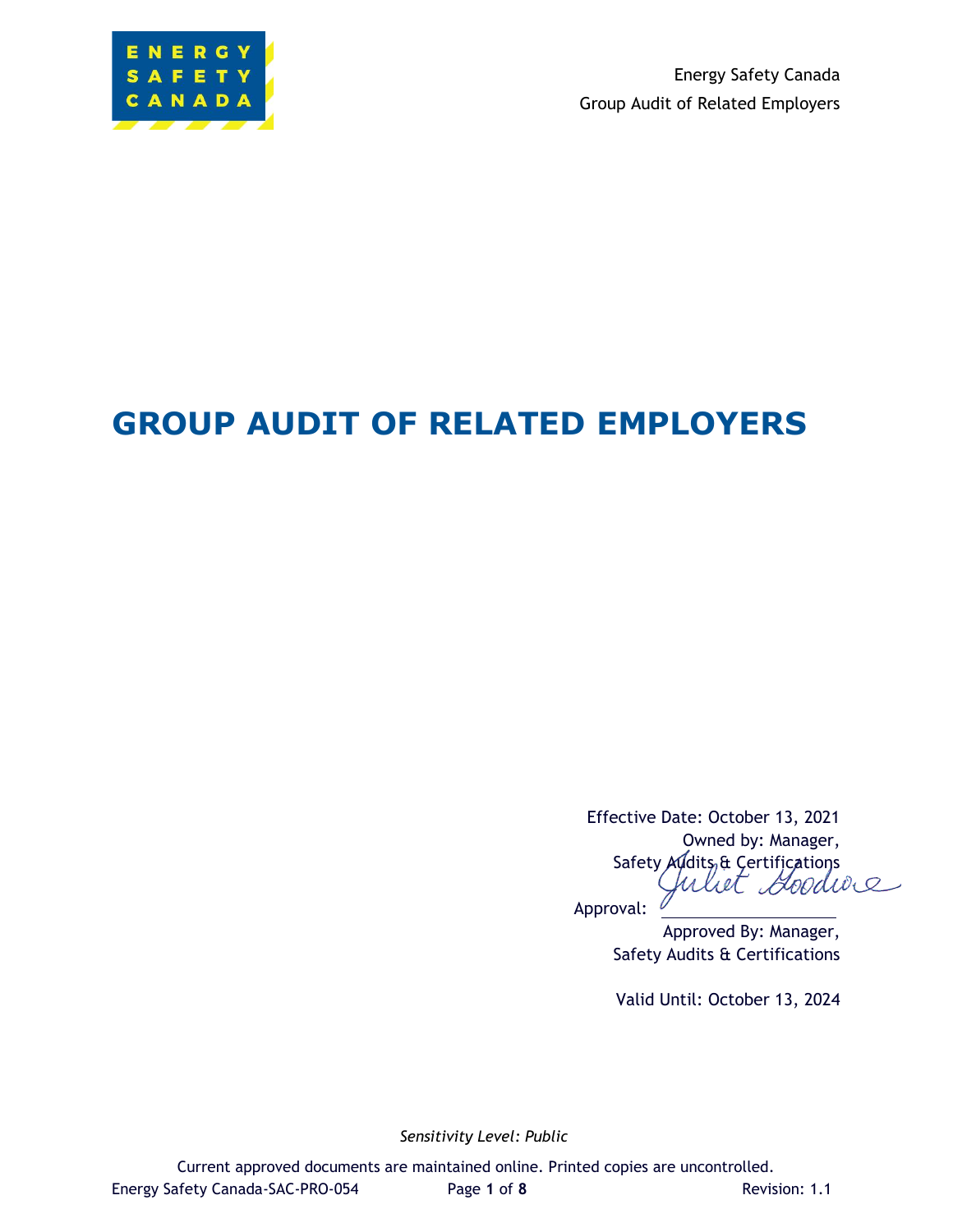

### **SUMMARY OF CHANGES**

This Summary shows:

- All changes from last approved and published document
- The location within the document where the changes have been made

| <b>Version</b> | <b>Date</b>          | Author(s)      | <b>Revision Notes</b>                                                                                                                                                                                                    |
|----------------|----------------------|----------------|--------------------------------------------------------------------------------------------------------------------------------------------------------------------------------------------------------------------------|
| 1.0            | December 05,<br>2018 | Melissa Mass   | This is the first revision of the<br>Group Audit of Related Employers<br>Procedure. This revision brings<br>the Procedure template into<br>alignment with the templates<br>used by the Governing Documents<br>Framework. |
| 1.1            | October 13,<br>2021  | Juliet Goodwin | 3 Year review                                                                                                                                                                                                            |

R<sub>3</sub> Requirements changed in the new revision will be identified with a revision triangle beside it.

### **SUMMARY OF REVIEWERS**

The following people were involved in the review of this Procedure.

| <b>Name</b>    | <b>Position</b>                           |
|----------------|-------------------------------------------|
| Juliet Goodwin | Manager, Safety Audits and Certifications |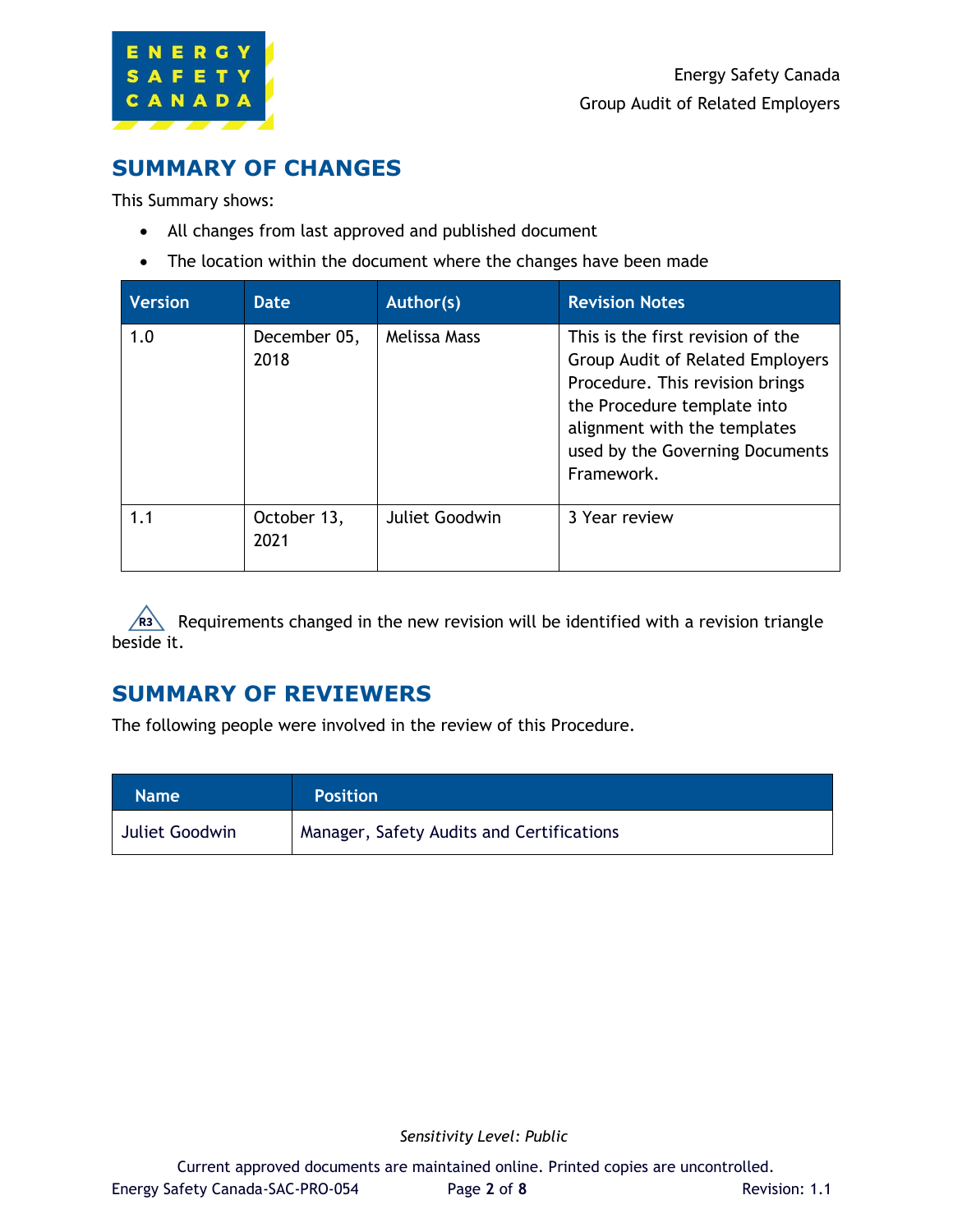

# **CONTENTS**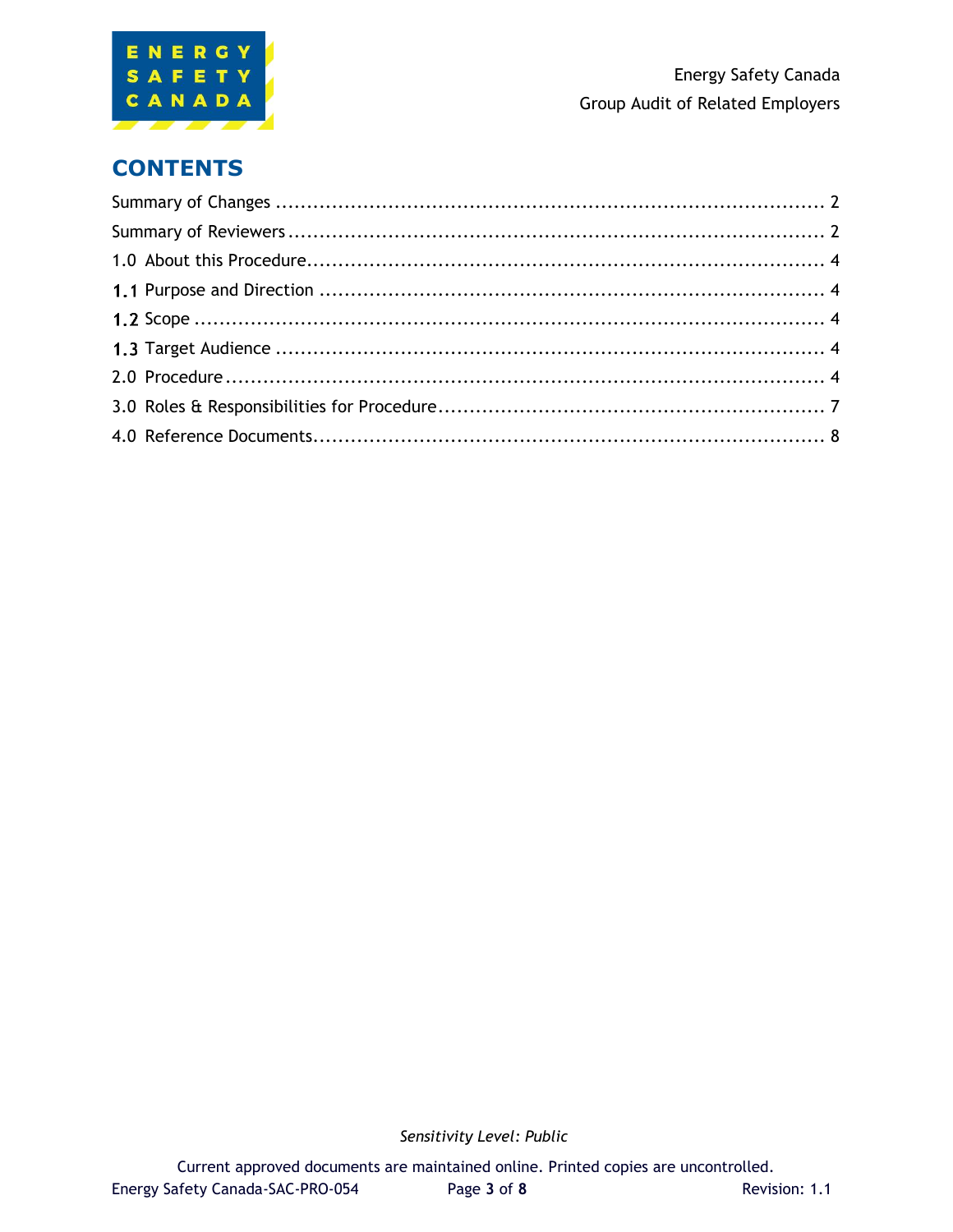

# **1.0 ABOUT THIS PROCEDURE**

#### $1.1$ Purpose and Direction

This procedure describes the process by which two or more related employers, each separately incorporated and with their own WCB account, may conduct one representative audit of the group for the purposes of obtaining or maintaining a COR in the following circumstances:<sup>1</sup>

- the employers are related through common ownership and controlled together
- the employers all use a common health and safety system
- the audit is representative of the overall operations of the entire group of employers

#### $1.2<sub>1</sub>$ Scope

There are cases where individually incorporated companies, each with their own WCB accounts, function as a singular entity in terms of ownership and control. Where these employers also share a single health and safety management system, they may be eligible to participate in a single, shared audit. It is important to note that while there may be efficiencies gained in a shared group audit, there is also a risk. A serious incident with any one of the employers could impact the COR status of all the related employers that were included in the original audit scope.

If a group of related employers meet the criteria laid out in this procedure, they may choose to be treated as the equivalent of a single employer with respect to their audit and audit requirements. For example, interview and work site sampling requirements would be based on the total combined operation.

The initial audit for a group of related employers must always be a certification audit. Each individual employer in the group receives their own COR. In subsequent maintenance years, group members can pursue group or individual maintenance audits or options to maintain their individual COR certification. However, group members can never be added without a fresh external audit for certification.

#### $1.3$ Target Audience

The target audience for this document is all Energy Safety Canada personnel in any work location. This includes Employers, Auditors and applicable governing bodies.

### **2.0 PROCEDURE**

- $2.1$ In order to be eligible for a group audit of related employers, all related employers in the group must demonstrate they are:
	- 2.1.1 Incorporated legal entities.
	- 2.1.2 Related through a common ownership, either on the basis of a common shareholder or through a subsidiary company structure.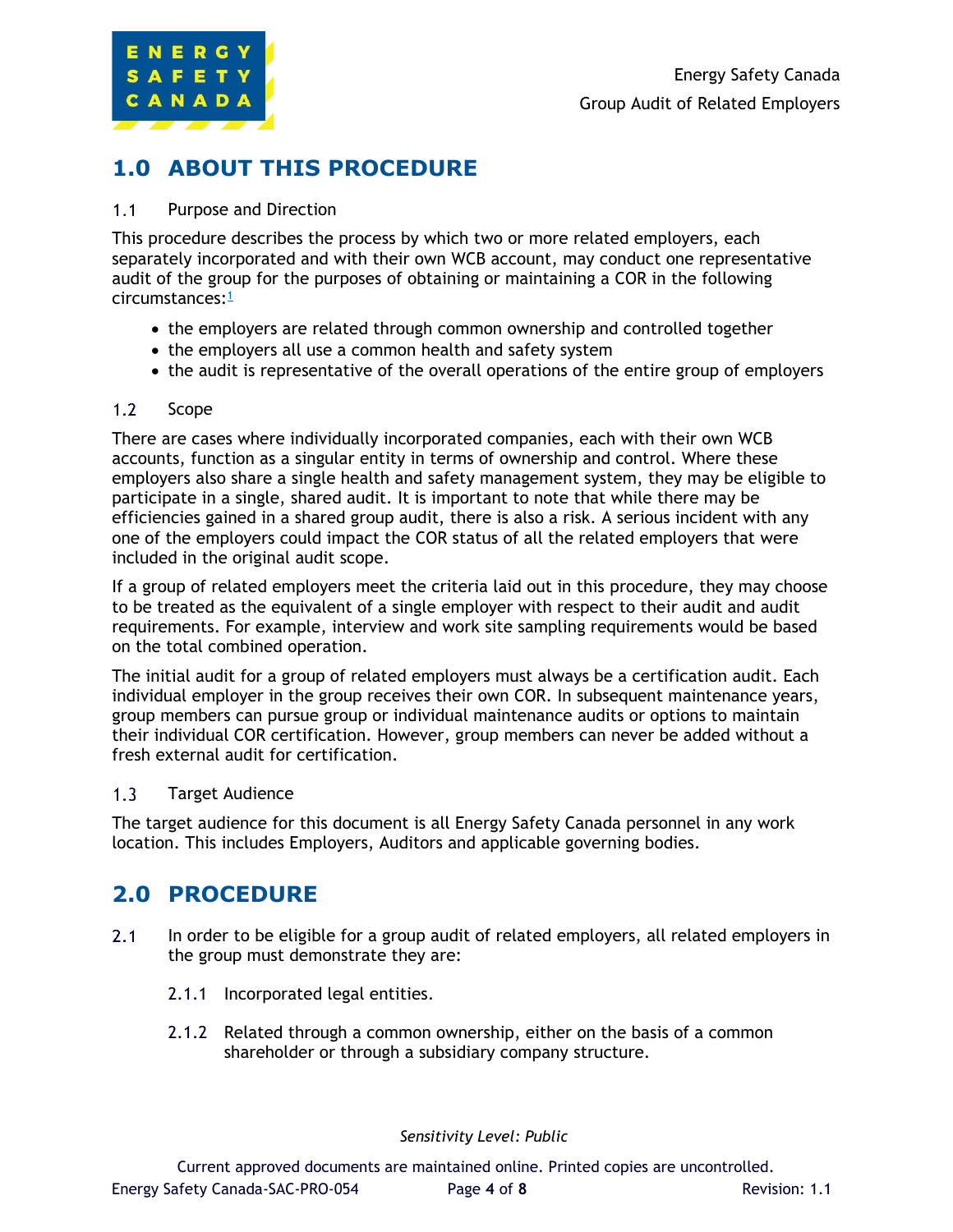

- For publicly traded companies, the application would have to demonstrate at least one shareholder who has a significant ownership position in all of the group member companies.
- 2.1.3 Controlled together, through shared directors, senior management, or centralized reporting relationships.
- 2.1.4 Sharing a common health and safety management system that is actively used for all operations.
- $2.2$ Related employers must apply to Energy Safety Canada for approval for a group audit by completing the Application to Conduct a Group Audit of Related Employers, at the time of audit registration.
	- 2.2.1 The application must be submitted annually.
	- 2.2.2 The application must completed in full, including a sign-off by the company president, director or senior manager.
	- 2.2.3 Audit registration will only proceed once the application has been granted approval.
- $2.3$ For companies that are publicly traded, the application must identify, at a minimum, at least one shareholder who has a significant ownership position in all of the group member companies. This is to establish that the companies are jointly owned and controlled together. The intent is to demonstrate common ownership; the full roster of minority shareholders is not required.
- $2.4$ For approval to conduct a group audit of related employers, the following criteria must be met:
	- 2.4.1 Each of the employers must be an incorporated legal entity.
	- 2.4.2 The employers must be commonly owned as evidenced by the existence of at least one shareholder in common, and/or through a hierarchical ownership structure of subsidiary companies.
	- 2.4.3 The employers must be controlled together as evidenced by the existence of common directors, shared senior management personnel, and/or centralized reporting relationships.
	- 2.4.4 The employers must share a common health and safety management system, and all operations must actively use this system.
- $2.5$ Energy Safety Canada shall inform all related employers in writing of its decision to approve or deny the application for a group audit.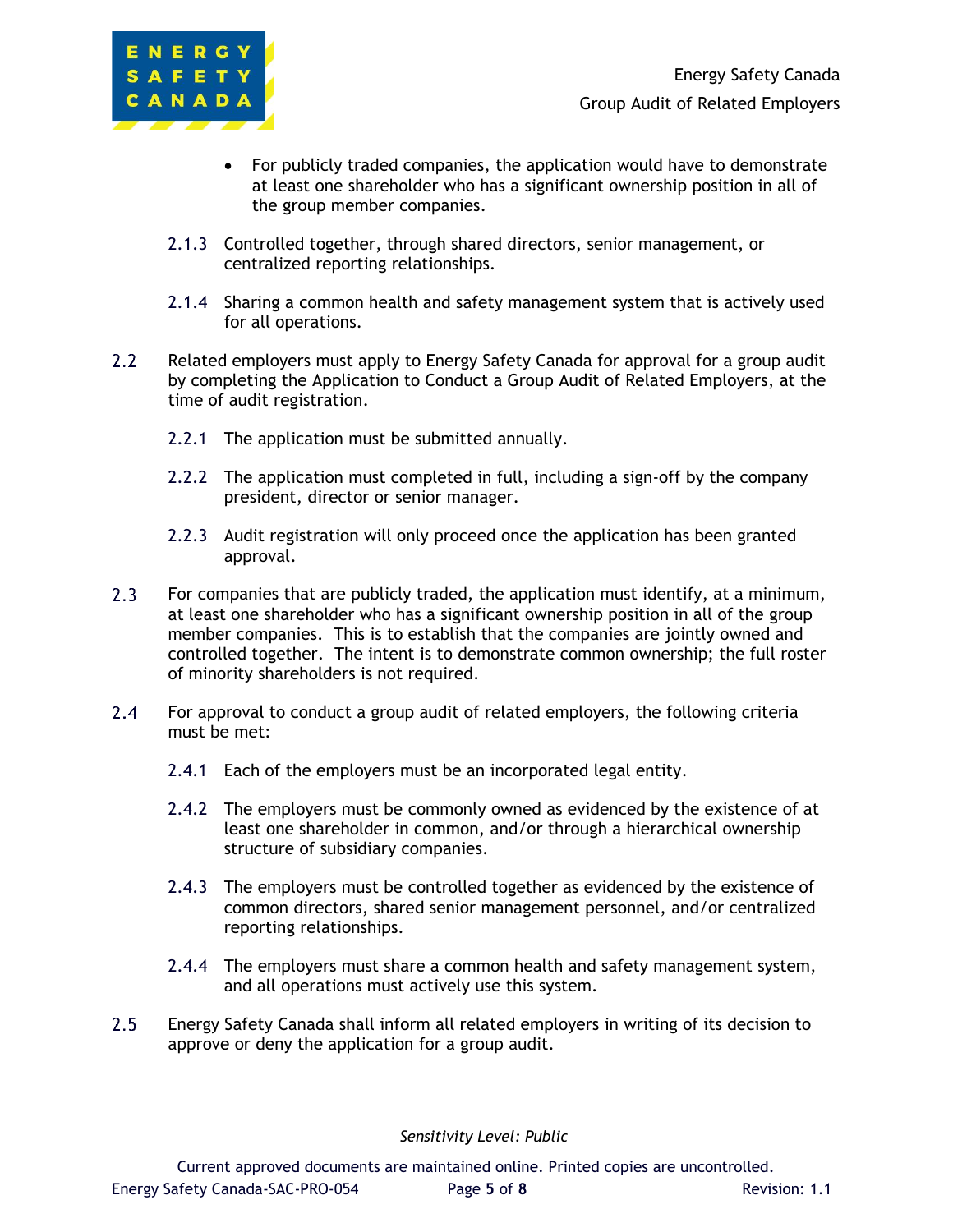

- 2.5.1 Both the related employers' application and Energy Safety Canada's formal response shall be kept on file for a minimum of three years for future reference.
- $2.6$ The auditor must conduct the group audit of related employers as if they were a single combined entity. As such, the auditor:
	- 2.6.1 Must ensure that work site and interview sampling is representative of the overall operations of the whole group.
		- The total number of required work sites visited, and interviews conducted must be based on the total number of work sites and employees for the group as a whole
	- 2.6.2 Must provide additional information on the individual employers when submitting their audit for QA review. This includes:
		- The total number of employees for each employer (as well as a breakdown of the corresponding number of managers, supervisors, and workers)
		- The total number of employees interviewed for each employer (as well as a breakdown of the corresponding number of managers, supervisors, and workers)
		- A further breakdown of sampling information for any individual employer that has multiple work sites or different business operations or processes
- $2.7^{\circ}$ Where a group audit of related employers for certification is successful (i.e., 80%+ overall, 50%+ for each audit element), each of the related employers are issued a separate COR in their own legal name with a common audit date and expiry date.
- $2.8$ Maintenance requirements for related employers that have undergone a group audit for certification are as follows:
	- 2.8.1 All original group members may choose to conduct a single group audit for maintenance purposes or conduct a single maintenance option that applies to the group as a whole.
	- 2.8.2 Some or all group members may conduct individual maintenance audits or maintenance options.
		- In this case, all original group members must successfully fulfill their maintenance requirements either individually or as part of a group audit.
	- 2.8.3 Energy Safety Canada will then confirm the status of the related employers during maintenance years based on their application.
		- Any changes in ownership, control, or relation to the group shall be documented
		- Where applicable, these changes shall be registered with the appropriate governing body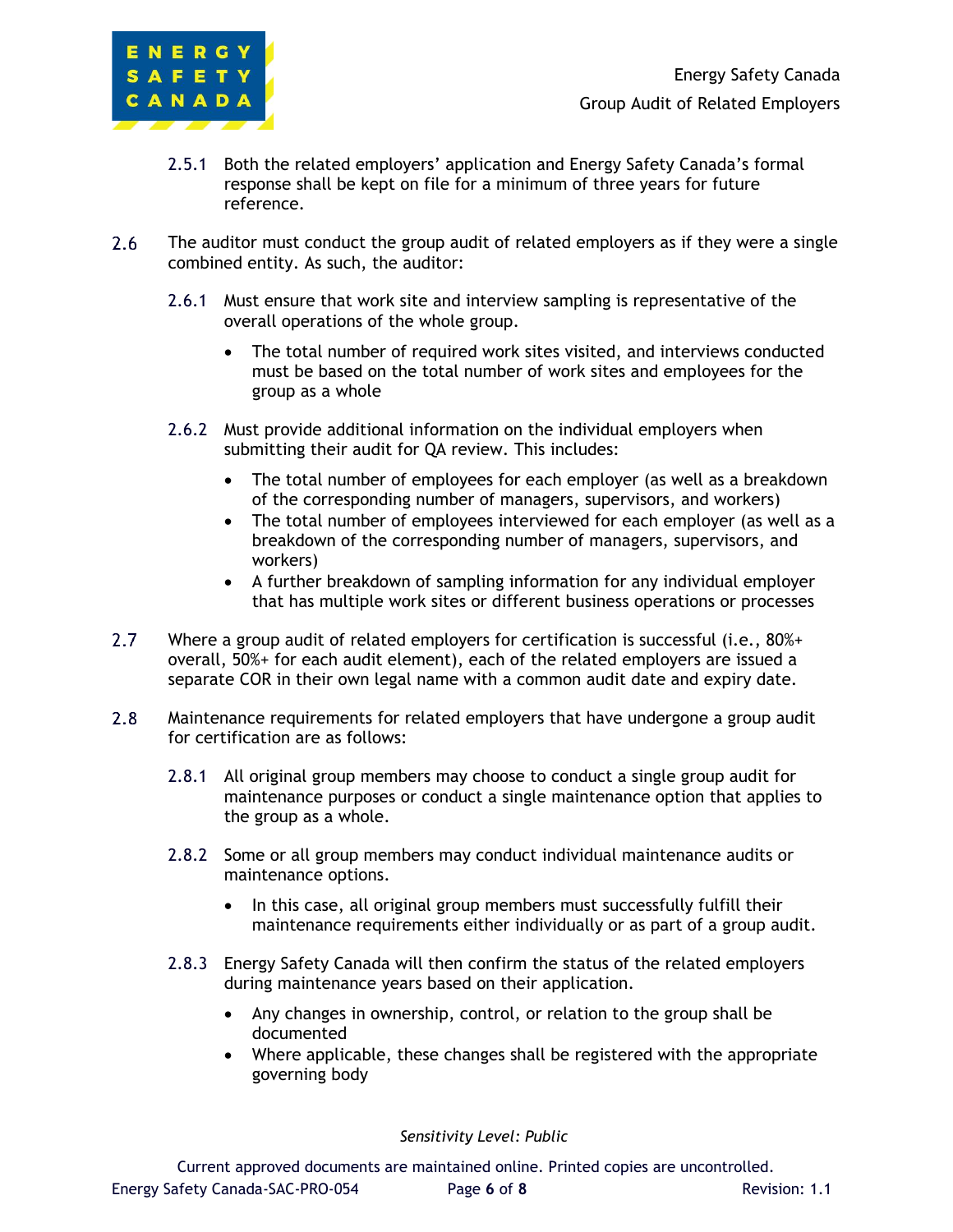

- $2.9$ In the event that a group of related employers wishes to include additional employers in the group, they must undergo a new group audit for certification purposes.
- In the event that an employer review must be conducted for any of related employers,  $2.10$ Energy Safety Canada and/or the applicable governing body shall determine whether the review will include one, some, or all of the related employers.

# **3.0 ROLES & RESPONSIBILITIES FOR PROCEDURE**

|                                | Initially:                                                                                                                                                                                                                                                                                                                                                                                                                                                                                                                                                                                                                                                                                                                                                                                                                                                                                                                                                        |  |
|--------------------------------|-------------------------------------------------------------------------------------------------------------------------------------------------------------------------------------------------------------------------------------------------------------------------------------------------------------------------------------------------------------------------------------------------------------------------------------------------------------------------------------------------------------------------------------------------------------------------------------------------------------------------------------------------------------------------------------------------------------------------------------------------------------------------------------------------------------------------------------------------------------------------------------------------------------------------------------------------------------------|--|
| Related<br><b>Employers</b>    | Each year submit their application and required documentation<br>$\circ$<br>for a group audit of related employers to Energy Safety Canada<br>for approval in conjunction with their audit registration<br>application<br>If the related employers are fulfilling maintenance requirements<br>through (an) audit(s) or (an) option(s):<br>May opt for any one of the following three possibilities:<br>$\circ$<br>Conduct a group maintenance audit or engage in<br>maintenance options as a singular group<br>Conduct individual maintenance audits or options for<br>$\circ$<br>each legal entity<br>A combination of the above where some related<br>$\circ$<br>employers fulfill maintenance requirements as a group<br>and some opt for individual maintenance audits or<br>options<br>Provide Energy Safety Canada with any information and requisite<br>$\circ$<br>documentation regarding any changes in ownership, control, or<br>relation to the group. |  |
| <b>Energy Safety</b><br>Canada | Initially:<br>Reviews and approves or denies the application for a group audit<br>$\circ$<br>of related employers. As part of the approval process, Energy<br>Safety Canada will establish that the related employers:<br>Are incorporated legal entities<br>$\circ$<br>Are related through common ownership<br>$\circ$<br>o Are controlled together<br>Share a common health and safety management system<br>$\circ$<br>that is actively used for all operations<br>Archives both the related employer's application and<br>$\circ$<br>Energy Safety Canada's formal response for a minimum<br>of three years<br>If a group audit of related employers for certification purposes is<br>approved:<br>Register both the related employers as a group and the<br>$\circ$<br>individual employers with the relevant governing bodies to allow                                                                                                                       |  |